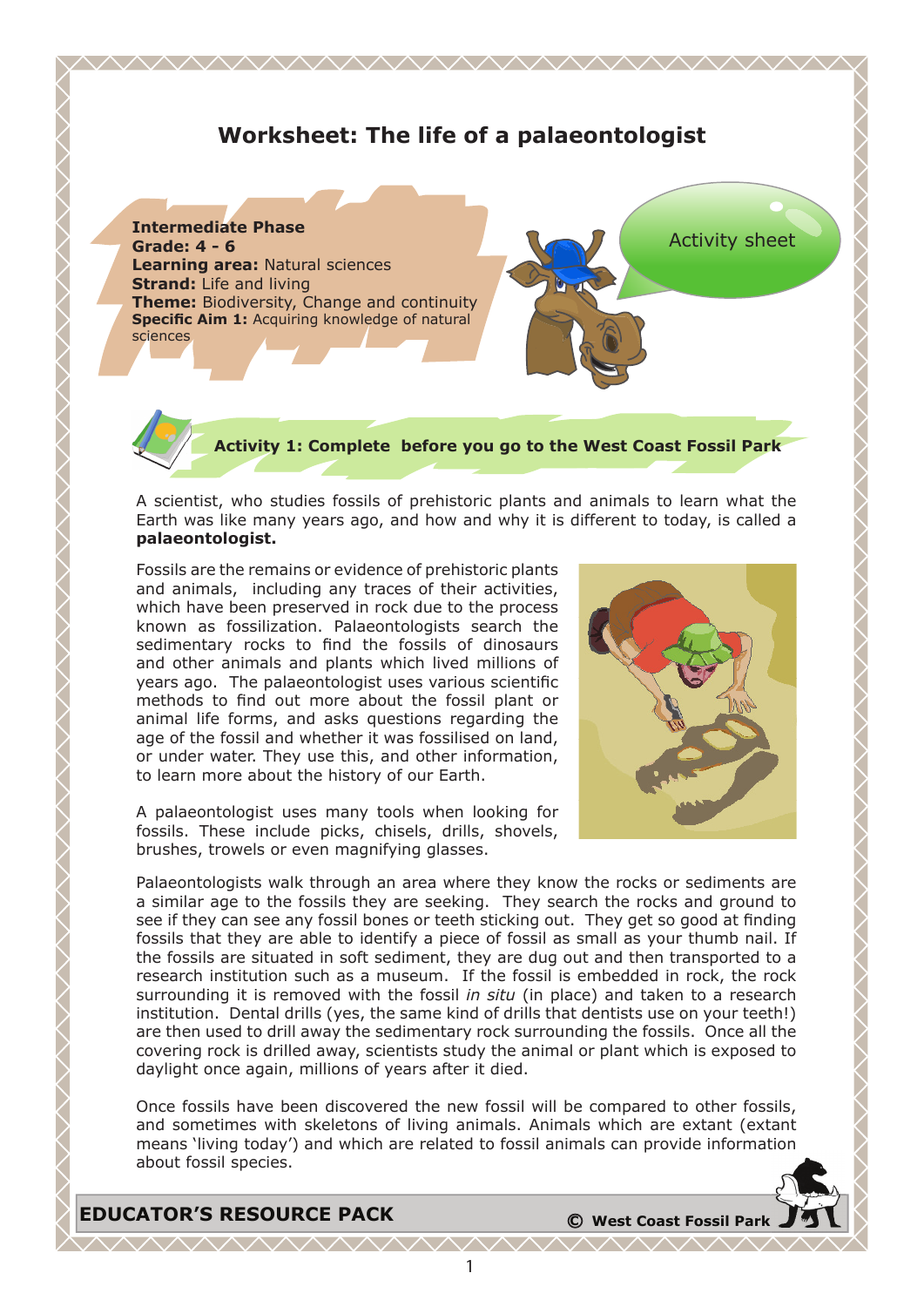## **Question 1: Rock types**

a) We talked about sedimentary rocks. What are the other two types of rocks?

<u>WWW.WWW.WWW.WWW.WWW</u>

- b) We described how sedimentary rocks form, how do the two types of rocks form?
- c) Would you find fossils in them?

## **Question 2: Would you make a good palaeontologist?**

Read the questions in the questionnaire below to see if you have the personality to become a palaeontologist.

| <b>Description</b>                                                                                                             | <b>Check</b> |
|--------------------------------------------------------------------------------------------------------------------------------|--------------|
| I love the thrill of discovering things.                                                                                       |              |
| I am patient and determined to spend days searching for fragments of<br>bone that may be a sign of something worth digging up. |              |
| I enjoy getting my hands dirty.                                                                                                |              |
| I am curious about how old the Earth is and finding out more about the<br>history of life on Earth.                            |              |
| I am a thorough person and enjoy taking detailed notes.                                                                        |              |
| I enjoy working in teams and sharing information.                                                                              |              |
| I enjoy doing research and finding out more about things.                                                                      |              |
| I am eager to grow my knowledge.                                                                                               |              |
| I enjoy sleeping in a tent and working in a wild environment.                                                                  |              |

## **Question 3: What is it like to be a palaeontologist?**

If you had to meet a palaeontologist at the West COast Fossil Park, what questions would you ask him or her?

## **Question 4: Finding a fossil**

Here are just some of the things that you would need to do once you have found a fossil:

- 1. You would need to compare your fossil to other similar fossils, and to existing living animals or plants.
- 2. You would try to find out more about the anatomy of the fossil, that is, what do the shells/teeth/bones/plant structure look like.
- 3. How and where did your fossil live?
- 4. You would try to reconstruct the environment in which it lived by looking at the sequence of sedimentary rocks above and below the fossils.
- 5. You would photograph or draw, and write about your find.
- 6. You would take measurements to make careful comparisons.

Explain why you think you would have done the actions listed above, once you have found a fossil.

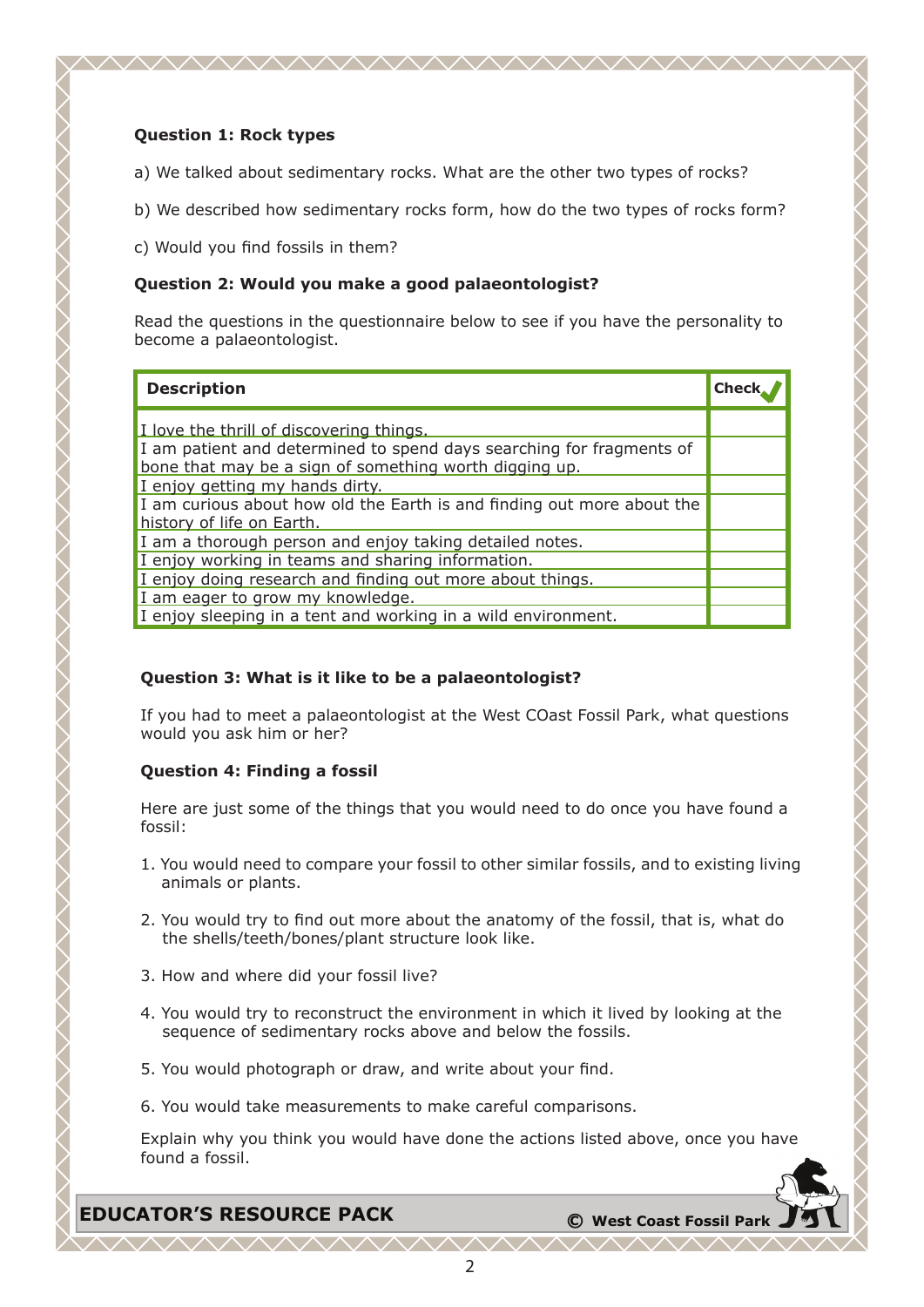

## **Question 1: Rules and fossils**

In your group, discuss the following: What you think are the important rules all palaeontologists should remember when finding and dealing with fossils?

#### **Question 2: Palaeontology as a career**

- 1. What aspects of palaeontology interest you?
- 2. Do you think palaeontology is an important science? Why?
- 3. What would be the responsible thing to do if you discovered a fossil? Explain your answer.





## **EDUCATOR'S RESOURCE PACK**  $\bullet$  **C** West Coast Fossil Park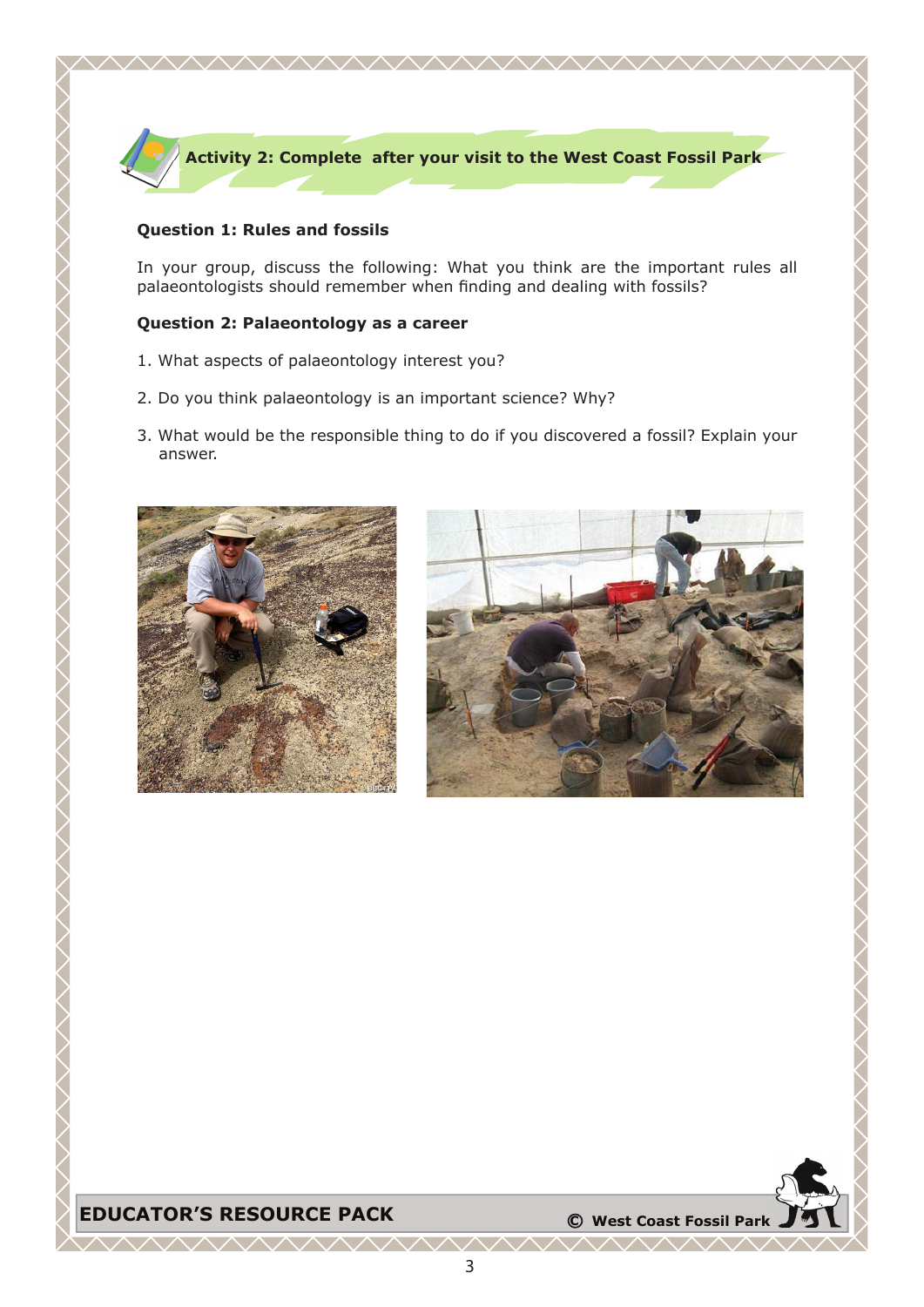# **Teacher notes**

#### **Activity 1: Complete before visit to the West Coast Fossil Park**

#### **Question 1: Rock types**

a) metamorphic and igneous

#### b) **Metamorphic rock formation**

Over time, earthquakes or movements of the Earth's crust may move rocks up and down within the crust, and this may lead to them experiencing chemical or physical alteration. Rocks that have been changed by underground pressure or heat are called metamorphic rocks.

## **Igneous rock formation (Extrusive (basalt) and Intrusive (granite)**

The inside of the Earth is very hot and is filled with molten rock called 'magma'. When 'magma' erupts out onto the surface of the Earth, it is called 'lava' (no longer 'magma'). These eruptions of lava result in the formation of 'extrusive' igneous rocks. Igneous rocks which are formed from magma that cools underground are 'intrusive'. The speed,at which lava cools, as well as its chemical make up, will influence how the igneous rock will form.

Granite, also an example of igneous rock, is formed deep within the Earth's crust when magma, which is rich in a mineral called silica, rises up into the crust and then cools slowly, forming the large crystals you can see in granite. Over time these rocks are exposed on the land's surface when the rocks and sediments covering them are eroded away.

c) **Metamorphic rock** – No, as metamorphic rock has been transformed by heat and/or pressure. The heat and pressure may cause recrystalization, folding, or squashing of a rock that contains fossils, making the fossils unrecognizable due to distortion. Once again, fossils appearing in metamorphic rock are highly unusual, but not unheard of.

 **Igneous rock** – No, igneous rocks are mostly formed from hot lava ejected from the Earth, so rarely contain fossils, since the heat tends to destroy whatever might otherwise have been preserved in the rock.

## **Question 2: Would you make a good palaeontologist?**

Learners own answer.

### **Question 3: What is it like to be a palaeontologist?**

Learners own answer - Teacher can suggest some example questions. When did you decide to become a palaeontologist? Where have you done most of your work? Would you choose this as a career if you had the choice again? Why? How do you feel about children collecting fossils? Have you ever sold a fossil? Have you ever had a fossil found by you displayed in a museum? How did it make you feel? What is the best and worst part of your work? What kind of education do you have?

**EDUCATOR'S RESOURCE PACK**  $\bullet$  **C** West Coast Fossil Park

. ^ ^ ^ ^ ^ ^ ^ ^ /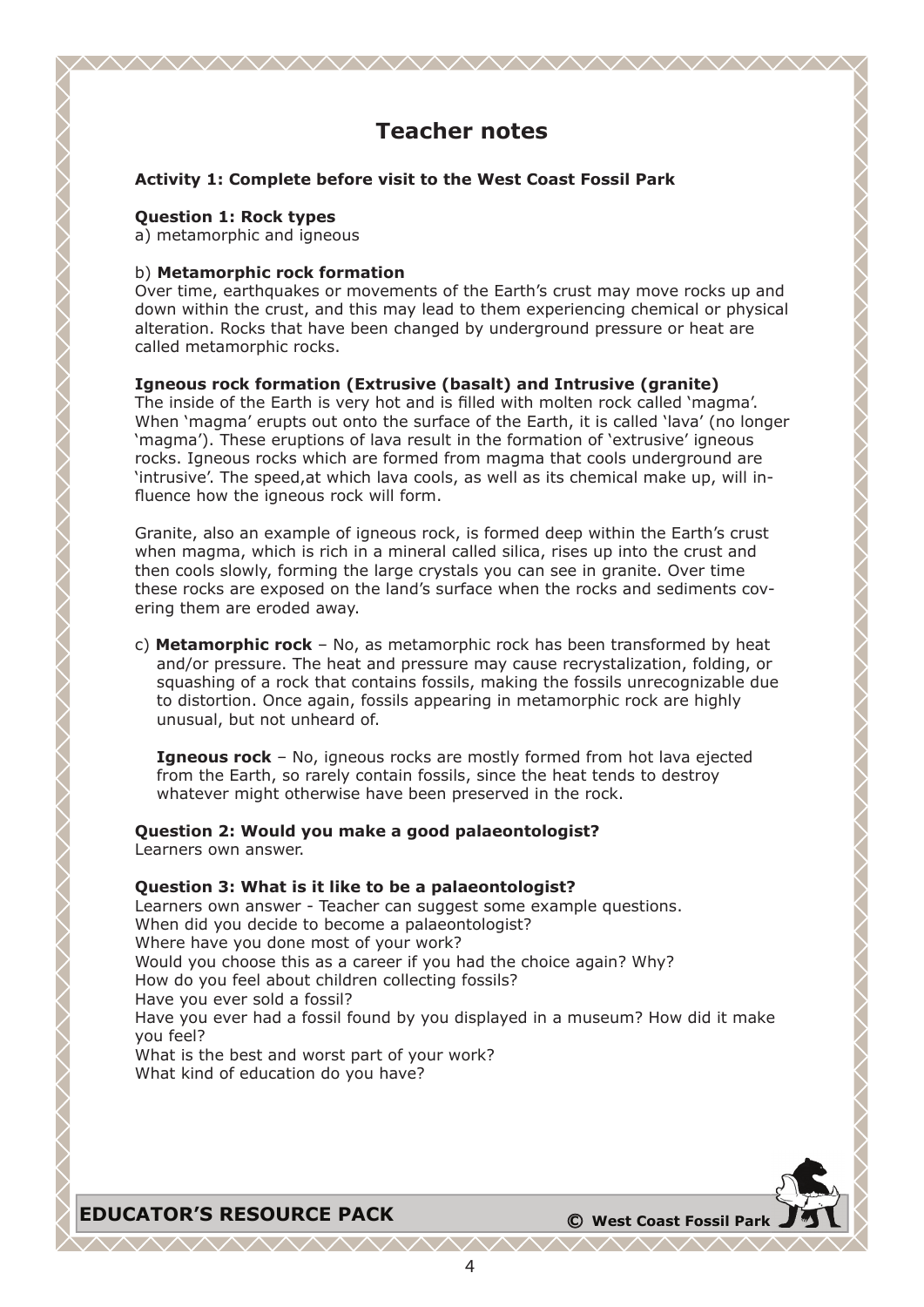#### **Question 4: Finding a fossil**

1. You would need to compare your fossil to other similar fossils, and to relevant existing living animals or plants.

<u>AAAAAAAAAAAAAAAAAAAAAAAAA</u>

*If you find a sabre tooth cat skeleton. Compare a sabre tooth cat to an ordinary cat. Modern cats dont have the huge 'sabre' tooth which sabre toothed cats had. This means they kill/killed, and eat, their prey differently. Sabre-tooths were larger, so ate larger prey. They are likely to have shared many similarities with modern cats eg. hunt nocturnally, use their claws to climb and grab prey, were probably good stalkers of their prey etc.*

2. You would try to find out more about the anatomy of the fossil, that is, what do the shells/teeth/ bones/plant structure look like.

*If the fossil is a plant, look at the manner in which leaves/flowers are arranged on the stem, the pattern of veins on the leaf, the kind of roots (if present), or seeds, and see which modern species this most closely resemble. If the fossil is a bone look at its shape and size, work out what bodypart it is, and see which living animal has a similar bone.*

3. How and where did your fossil live?

*For example, if you find a fossilised shell which looks similar to existing species which live in lagoons and dams, and if you found the fossil shell in rock which had formed from lagoon mud sediments, you can be pretty sure it was some kind of water snail which probably lived a similar lifestyle to modern water snails and filled a similar ecological niche. The lifestyle and ecological niche utilized by your fossil will be reflected in the skeleton, the morphology (shape) and size of the bones, and especially in the teeth, which will be adapted to a particular diet.*

4. You would try to reconstruct the environment in which it lived by looking at the sequence of sedimentary rocks above and below the fossils.

*The type of sedimentary rock can tell you about the environment in which the fossil fossilized. The presence of shells - fresh or seawater - may indicate an ocean, river or lagoon. The shape and size of the sediments making up the sedimentary rock can tell you about the circumstances under with they accumulated eg large stones may indicate the sediments formed in the wave zone of a beach.*

5. You would photograph or draw, and write about your find.

*Most scientific research is published in scientific journals which are widely read by other scientists. In such a publication you would include a detailed description of your fossil and where you found it (giving details as to the geology of the area), give it a name, describe its most interesting and relevant features, and draw or photograph them for the publication.*

6. You would take measurements to make careful comparisons.

*Generally, measurements of the jawbones and teeth are used when describing fossils, eg. the length of the tooth row, however, various features of postcranial bones are also used and measured in the description of a fossil.*